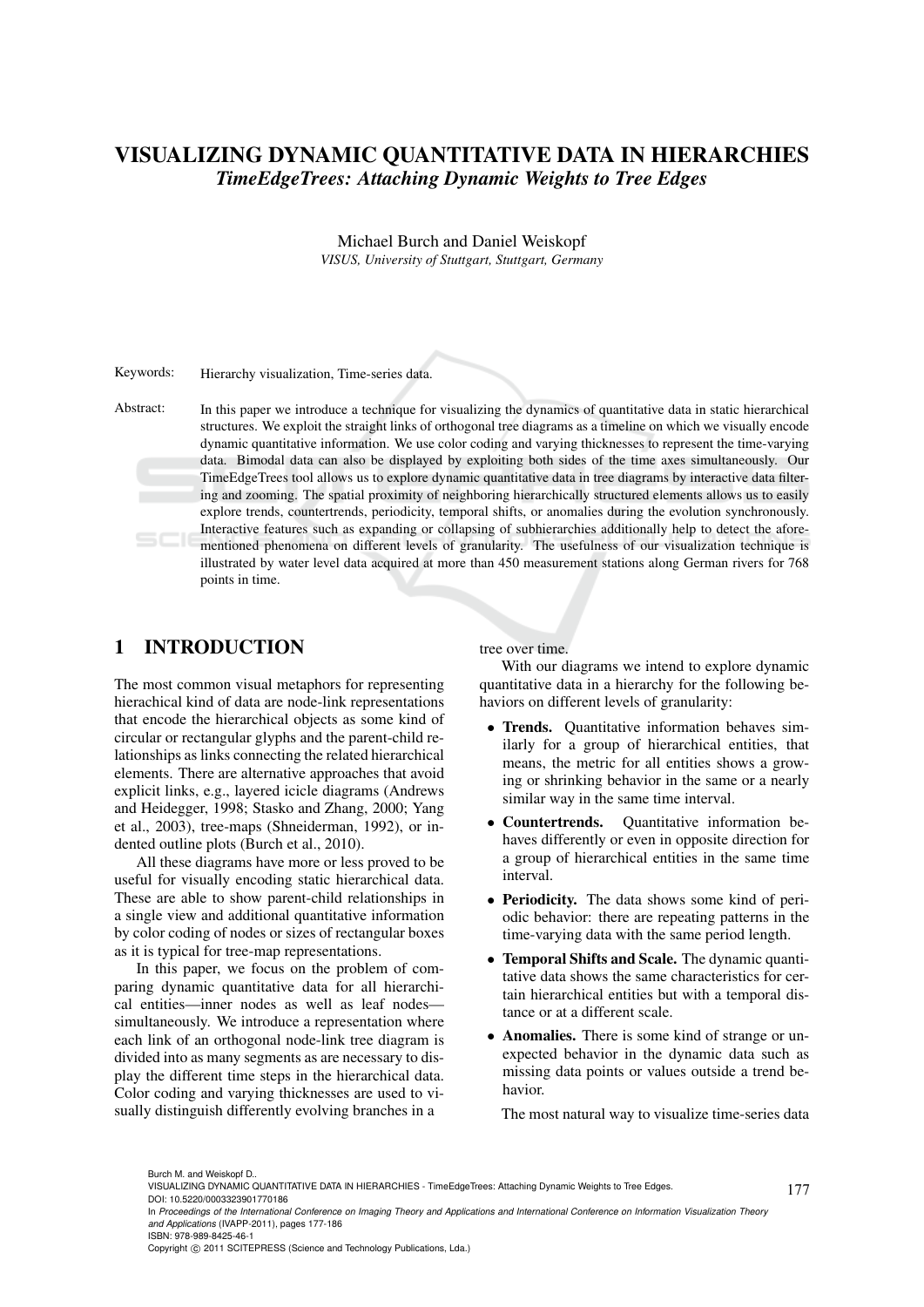is by mapping the dynamics of the data to time that is represented by an animated sequence of diagrams. In general, it is difficult for human viewers to remember all visual properties of all elements in an animation because of their limited short-term memory (Ware, 2008). As a possible solution to this problem, they might have to let play the animation several times until they understand the dynamic data. Visualizing the hierarchical organization of the dynamic data in the same animation increases the cognitive load for a viewer immensely.

To overcome these problems we use a static representation of the time-series data instead. To allow better exploration of the visualized data, interaction methods can be applied to the visualization to browse through large data sets with high complexity of the hierarchy or a large number of time steps. As additional features, the dynamic quantitative data can be shown in a bimodal fashion or in a logarithmic scale. Representing all these visual dimensions at once is at least very difficult or even impossible in animated diagrams.

ams.<br>We show the usefulness of the visualization technique by visually exploring a data set from a web site that contains time-varying water level data (PEGELONLINE, 2010). We requested water level data for 768 points in time at more than 450 measurement stations along German rivers.

# 2 RELATED WORK

The TimeEdgeTrees visualization is inspired by orthogonal node-link diagrams for representing hierarchies. The main benefit of those diagrams is that they already contain straight links that are exploited as timeline representations.

#### 2.1 Static Hierarchy Visualization

In general, there is a huge body of previous research on the visualization of static hierarchies (McGuffin and Robert, 2009). For instance, (Battista et al., 1999), (Herman et al., 2000), and (Reingold and Tilford, 1981) use conventional node-link diagrams to depict relationships between hierarchically ordered elements. Several variations exist for node-link representations that make use of differently oriented diagrams. Attaching an attribute to all of the nodes for example a text label—using node-link diagrams may lead to overlaps in the display and visual clutter. Moreover, a simultaneous comparison of all attributes is problematic since these are not aligned in the same way in such a diagram. A similar problem occurs

when showing quantitative information for each of the nodes in the diagram.

Radial node-link approaches organize tree nodes on concentric circles, where the radii of the circles depend on the depths of the corresponding nodes in the tree (Battista et al., 1999; Herman et al., 2000; Eades, 1992). On the one hand, this technique leads to a more efficient usage of space; on the other hand, it is more difficult to judge if a set of nodes belongs to the same hierarchy level. This apparent drawback of radial diagrams can be explained by the fact that the human visual system can judge positions along a common scale with a lower error rate than positions along identical but non-aligned scales, as demonstrated in graphical perception studies by (Cleveland and McGill, 1986). Balloon or bubble tree layouts are another strategy to display hierarchical data as nodelink diagrams: they represent the hierarchical structure in a clear way but do not scale for large and deep trees (Herman et al., 2000; Grivet et al., 2006). As another drawback, it is difficult to attach an attribute to each tree node for comparisons between hierarchy levels.

Tree-maps (Shneiderman, 1992) are a spacefilling alternative for displaying hierarchies. One drawback of tree-maps is the fact that hierarchical relationships between parent and child nodes are hardly perceived in deeply nested hierarchical structures. Nesting can be indicated by borders or lines of varying thickness—at the cost of additionally needed screen space. Tree-maps are an excellent choice when encoding quantitative data attached to hierarchy levels. However, showing dynamic quantitative data in the tree-map boxes makes comparisons between single hierarchical entities difficult. In many cases, the tree-map boxes are scaled down to pixel-based graphical elements and hence, a timeline representation is not possible in a static tree-map.

Layered icicle plots require substantial amount of image space: they use as much area for parent nodes as the sum of all their related child nodes together. A benefit of this representation is that the structure of the displayed hierarchy can be grasped easily and moreover, this type of diagram scales to very large and deep trees. Variations of this idea are known as Information Slices (Andrews and Heidegger, 1998), Sunburst (Stasko and Zhang, 2000), and InterRing (Yang et al., 2003). These diagrams make use of polar coordinates, which may lead to misinterpretations of nodes that all have the same depth in the hierarchy. As another drawback, all icicle-oriented techniques require separation lines between adjacent elements allowing differences in hierarchy levels and nodes to be perceived.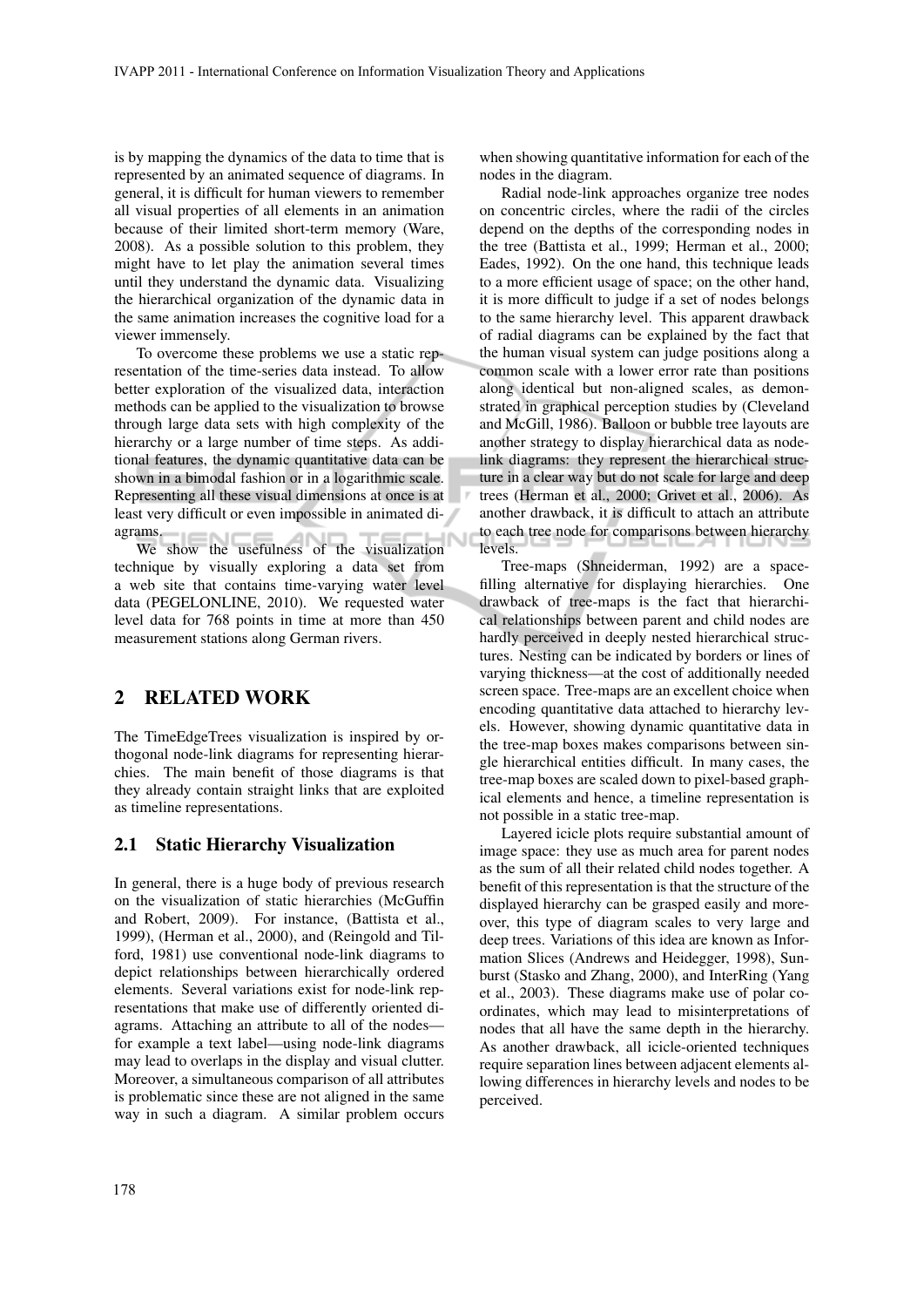Indented outline approaches (Burch et al., 2010) can be scaled down to pixel-based and indented line plots to represent the hierarchical structure. This approach has the benefit that attributes can easily be attached to all of the nodes in the represented hierarchy and aligned to allow better comparisons. (Burch et al., 2010) showed in a user study that indented outline approaches for visualizing hierarchies do not have significant benefits over conventional rooted node-link diagrams with respect to typical exploration tasks in hierarchies but can be easily learned after a short explanation time of just ten minutes.

#### 2.2 Visualization of Timelines

Our approach is similar to the concept of sparklines (Tufte, 1990). Sparklines show trends, countertrends, periodic behaviors, temporal shifts, and also anomalies of quantitative time-varying data, such as average temperature or stock market activity, in a simple and condensed way. A group of sparklines is often placed close to each other as elements of small multiples. We extend this concept by adding a hierarchical structure to the set of sparklines that supports the exploration of time-varying data on different levels of granularity as well.

There exists only little work on the representation of dynamic quantitative data in hierarchies. The TimeTree technique (Card et al., 2006) allows the user to explore a changing hierarchy, encoding the information about each element at each time step in the corresponding node of the tree represented as a nodelink diagram. A time sliding function can be used to interactively browse and search organizational hierarchies over time. However, only one static diagram can be explored at a time. In contrast, the TimeEdgeTrees can show the whole dynamic data or at least a large portion of it in a static view, which preserves one's mental map of the data. (Tu and Shen, 2007) use a different visual metaphor to represent changes of hierarchical data. They introduce a new tree-map layout algorithm to reduce abrupt layout changes and produce consistent visual patterns.

The Timeline Trees technique (Burch et al., 2008) and its radial counterpart TimeRadarTrees (Burch and Diehl, 2008) make use of node-link diagrams attached to a matrix-like representation that shows evolving quantitative data in a timeline. Additionally, relations are shown among commonly changed hierarchical entities by a thumbnail view. The drawback of these diagrams is that timelines are only visible for leaf nodes but not for inner nodes, and that they show the timelines in a different view than the hierarchy itself.

(Hadlak et al., 2010) describe a way to embed hi-

erarchies into regions of a map display by using a point-based layout. The dynamics in the data is visually encoded by layering and animations.

# 3 TimeEdgeTrees

The TimeEdgeTrees approach relies on the oberservation that the visual metaphor of node-link diagrams for hierarchical data already contains straight lines connecting related hierarchical elements. These lines can easily be exploited as timelines to visually encode the dynamics of quantitative data. Each link is divided into as many segments as time steps have to be represented simultaneously. Additionally, each segment is color coded with respect to the strength of the hierarchical entity at the point in time. If the strengths vary in some kind of exponential fashion, a logarithmic color scale can also be used to make the differences between smaller values more apparent. If the user is interested in small and large deviations from mean values, a bimodal color scale may also be applied. For this, we additionally exploit both sides of each timeline.

# 3.1 Data Model

We model an information hierarchy as a tree  $T =$  $(V, E)$ , where *V* denotes a set of vertex-function pairs

$$
V = \{ (v_1, f_1), (v_2, f_2), \dots, (v_n, f_n) \}
$$

with  $f_i: \mathbb{N} \longrightarrow \mathbb{R}$ . The set  $E \subseteq V \times V$  contains the parent-child relationships of the hierarchy. The functions  $f_i$  map discrete time steps to real valued numbers—the quantitative data for each node  $v_i$  at each point in time. A single time step can be identified by a unique number  $j \in \mathbb{N}$ , i.e. the set of all discrete time steps  $\{t_j | 1 \leq j \leq n, j \in \mathbb{N}\}\)$  has a natural order.

We define the arithmetic means  $\overline{f_i}$  of some function  $f_i$  in an interval  $[t_l, t_m]$  as

$$
\overline{f_i} := \frac{\sum_{j=l}^m f_i(j)}{m-l+1}
$$

Later, we need  $f_i$  to transform the representation into the bimodal mode.

#### 3.2 Encoding of Time-varying Data

The dynamic quantitative data is initially represented in a color coded segmentation of each link depending on the number of time steps.

Figure 1 shows an example of dynamic data visualization in an orthogonal node-link diagram. We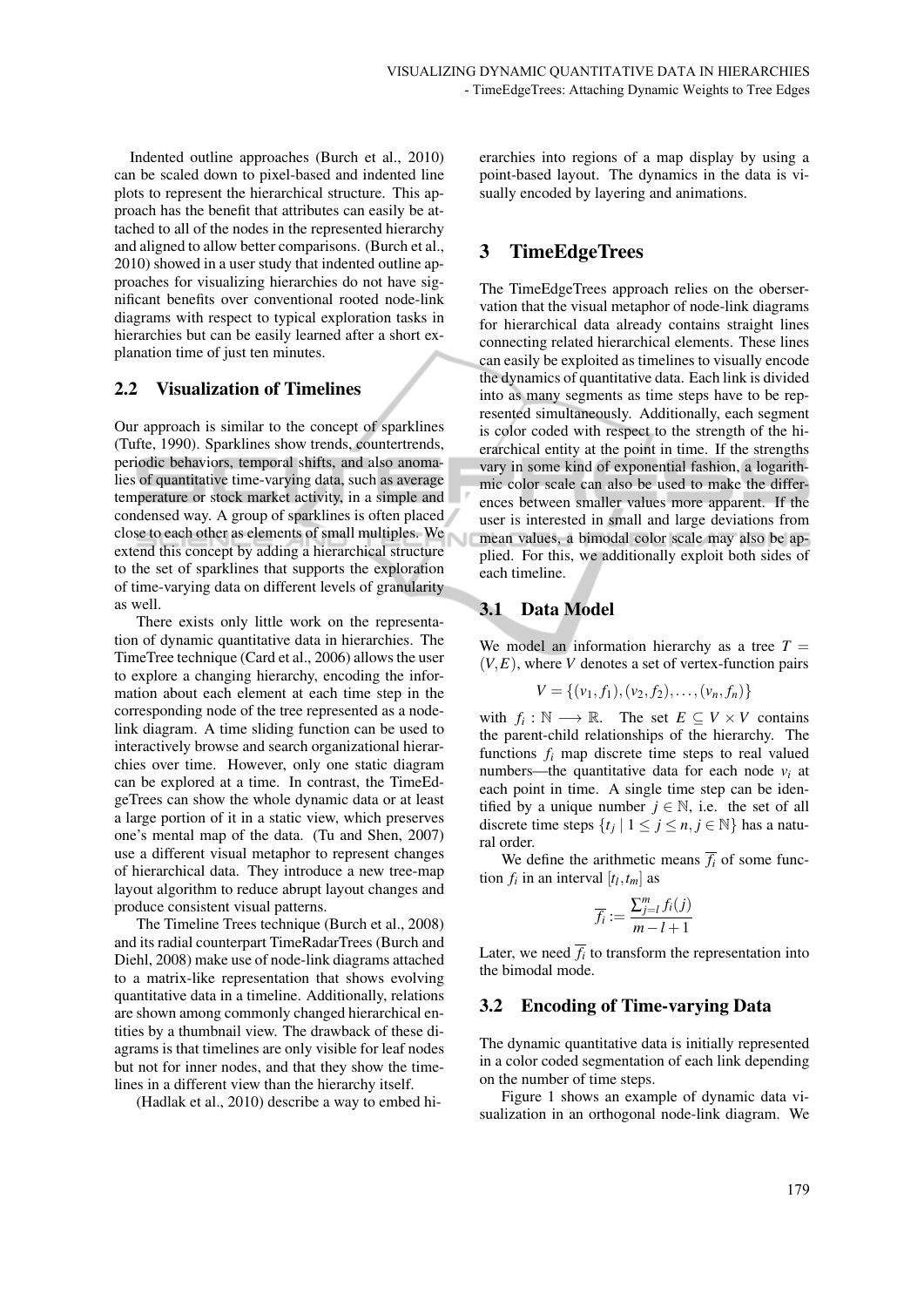

Figure 1: An orthogonal node-link diagram with additionally color coded timelines and varying thicknesses showing 21 time steps of dynamic quantitative data at each of the links.

choose an orthogonal layout since the timelines on each hierarchy level with the same depth are aligned in a common scale; this layout is best suited when judging and comparing differently sized rectangular boxes for each time step (Cleveland and McGill, 1986). Throughout this paper, we use color coding by vegetation scale: smaller values are represented in blue, larger ones in green to yellow, and the largest ones in red. The timeline for a node  $v \in V$  always starts where the corresponding link is entering the parent node and chronologically leads to the respective node  $v \in V$ .

Using color coding as the only visual feature makes efficient use of space, but as a drawback, individual colors cannot be perfectly differentiated when there are too many colors and when those are hardly differing (Ware, 2008). For this reason, the TimeEdgeTrees tool additionally supports visual encoding by varying thicknesses to improve the perception of weakly changing metric values when following a link with the eye.

Figure 2 illustrates our approach for just one node of a tree. In Figure 2 (a), we use color coding to show the evolution of quantitative data over time. Figure 2 (b) depicts encoding by varying thickness, which makes differences in the single data points apparent. Typically, we combine both features—color coding and varying thickness—to encode dynamic quantitative data because similar patterns in differently located tree branches can be better detected and compared when visualizing the data in this way, see Figure 2 (c). Furthermore, color coded diagrams are aesthetically appealing.

The data can also be displayed in bimodal mode, i.e., we divide the data values into two separate categories where each is displayed on one side of each time axis. For the river level data, we first subtract the arithmetic means  $\overline{f_i}$  from all other values. Negative values are displayed on the left part of the time axis and positive values on the right side. Figure 3 (a) shows the same dynamic quantitative data as in Fig-



Figure 2: Different representations for dynamic quantitative data: (a) color coding only; (b) varying thickness without color coding; (c) combination of both.



Figure 3: Dynamic data may also be displayed in (a) bimodal mode or (b) logarithmic mode.

ure 2 in the bimodal mode. One can see that the data behaves differently on both sides of the axis. The bimodal mode has another advantage: the display space may be used more efficiently and a bimodal color coding might additionally strengthen the visual appearance of the diagram.

A logarithmic scale allows a comparison of the quantitative data points even if they differ to a very large extent. Figure 3 (b) shows an example of a logarithmic scale. One can easily see that there are only small differences at the peaks and their neighboring data points.

#### 3.3 Node-link Layouts

Apart from orthogonal node-link layout, many other layouts exist. In this section, we discuss the pros and cons of them with respect to aesthetic tree drawing criteria, space-efficiency, and the suitability for typical exploration tasks for this kind of data.

- Rooted Tree. The rooted tree diagram is the most common way to visualize a hierarchy. The root of the hierarchy is the topmost node in the representation and the root nodes of the subtrees are located on layers depending on the depth of the subhierarchy in the tree, see Figure 4 (a). Rooted trees can also be arranged from bottom to top, from left to right, or from right to left.
- Orthogonal Tree. Using orthogonal bends for the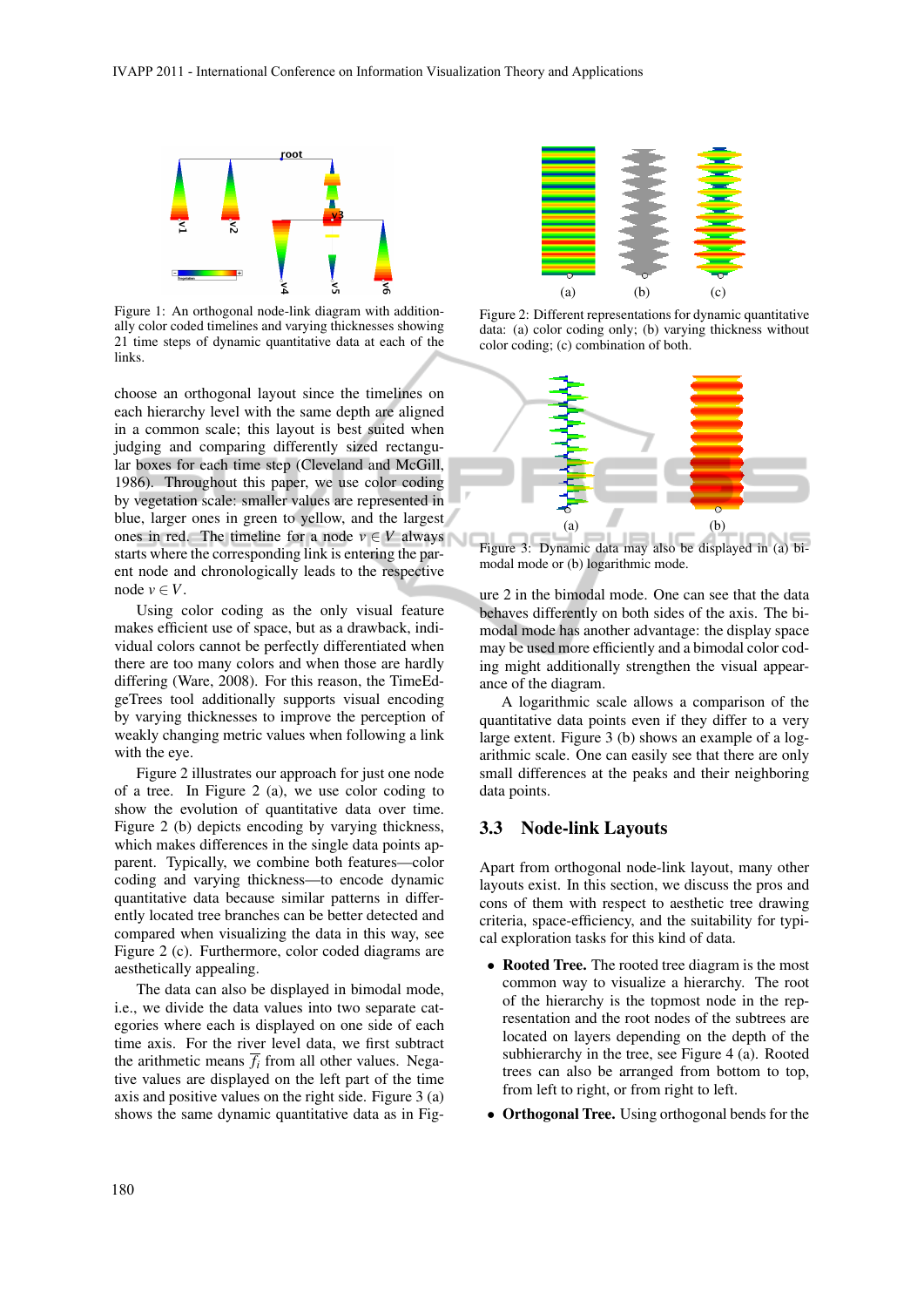

Figure 4: Node-link tree diagrams may be laid out in a variety of styles: (a) rooted tree diagram; (b) orthogonal tree diagram; (c) bubble tree diagram; (d) radial tree diagram.

| Table 1: Several criteria for the discussed node-link layouts $(+) = \text{good}, \textbf{o} = \text{average}, \textbf{--} = \text{bad})$ . |  |  |
|---------------------------------------------------------------------------------------------------------------------------------------------|--|--|
|---------------------------------------------------------------------------------------------------------------------------------------------|--|--|

| Space-<br><b>Efficiency</b> | Comparability<br>of Timelines | <b>Hierarchy</b><br><b>Structure</b> | <b>Exploration of</b><br><b>Deeper Levels</b> |
|-----------------------------|-------------------------------|--------------------------------------|-----------------------------------------------|
|                             |                               |                                      |                                               |
|                             |                               |                                      |                                               |
|                             |                               |                                      |                                               |
|                             |                               | $\Omega$                             |                                               |
|                             |                               |                                      |                                               |

links leads to an orthogonal tree diagram that is best suited to compare the timelines of all hierar-

- Bubble Tree. Another strategy to visualize trees is by a bubble or balloon tree layout that recursively represents subtrees on circles whose circle center lies somewhere on the circumference of the circle representing the parent node, see Figure 4 (c).
- Radial Tree. A radial tree visualization positions the root node in the center of a circle. Child nodes on the same depth of the hierarchy are located on circles with the same radius, where the radius linearly depends on the depth of each hierarchical element in the tree, see Figure 4 (d).

Table 1 gives an overview of several criteria for these node-link layouts and shows if a certain technique meets the criterion  $(+)$  or not  $(-)$  or if it cannot be classified clearly (o). In this table, we briefly summarize four different criteria for visualizing dynamic quantitative data in hierarchies by means of several node-link layouts. Radial diagrams are the most space-efficient layout since trees normally grow exponentially with depth. The rooted tree layout is best when exploring the hierarchical structure whereas orthogonal layouts allow for better comparisons of the dynamic data since the timelines are aligned as common scales. The least useful type of diagram for this visualization task is the bubble tree layout since there the hierarchical structure is not as well expressed and the smaller circular shapes for deeper trees lead to timelines that are differing in length, orientation, and scale. This again leads to problems when exploring and comparing temporal shifts in the dynamic data.

# 3.4 Dynamic Behavior Analysis

chical elements simultaneously, see Figure 4 (b). As already discussed in Section 1, dynamic quantitative data may show different behaviors for a list of certain subhierarchies or hierarchical entities such as trends, countertrends, periodicity, temporal shifts, or anomalies. Figure 5 illustrates how the novel technique can be used to explore time-varying quantitative data for these phenomena and for a group of hierarchical entities at the same time.

> In Figure 5 (a), all branches are evolving with the same characteristic, hence, we would classify this behavior as a typical trend in dynamic data. Figure 5 (b) shows that some hierarchical entities are evolving in the opposite direction, a phenomenon that we would classify as a countertrend with respect to the dynamic data of other tree branches. In Figure 5 (c), there is some kind of periodic behavior for all subhierarchies in a similar way. The same pattern is reoccuring after the same time interval again and again. Figure 5 (d) shows that the same pattern or subpattern reappears in all hierarchical entities but each after some delay. Finally, Figure 5 (e) shows an anomaly. Some branches seem to evolve in a trend behavior whereas single hierarchical entities are showing gaps in their timeseries data. Furthermore, some data points are missing or are error-prone.

> In Section 4, we apply our technique to a data set that contains water level data of German rivers. This data set is well suited to explain all the behaviors of dynamic data described above.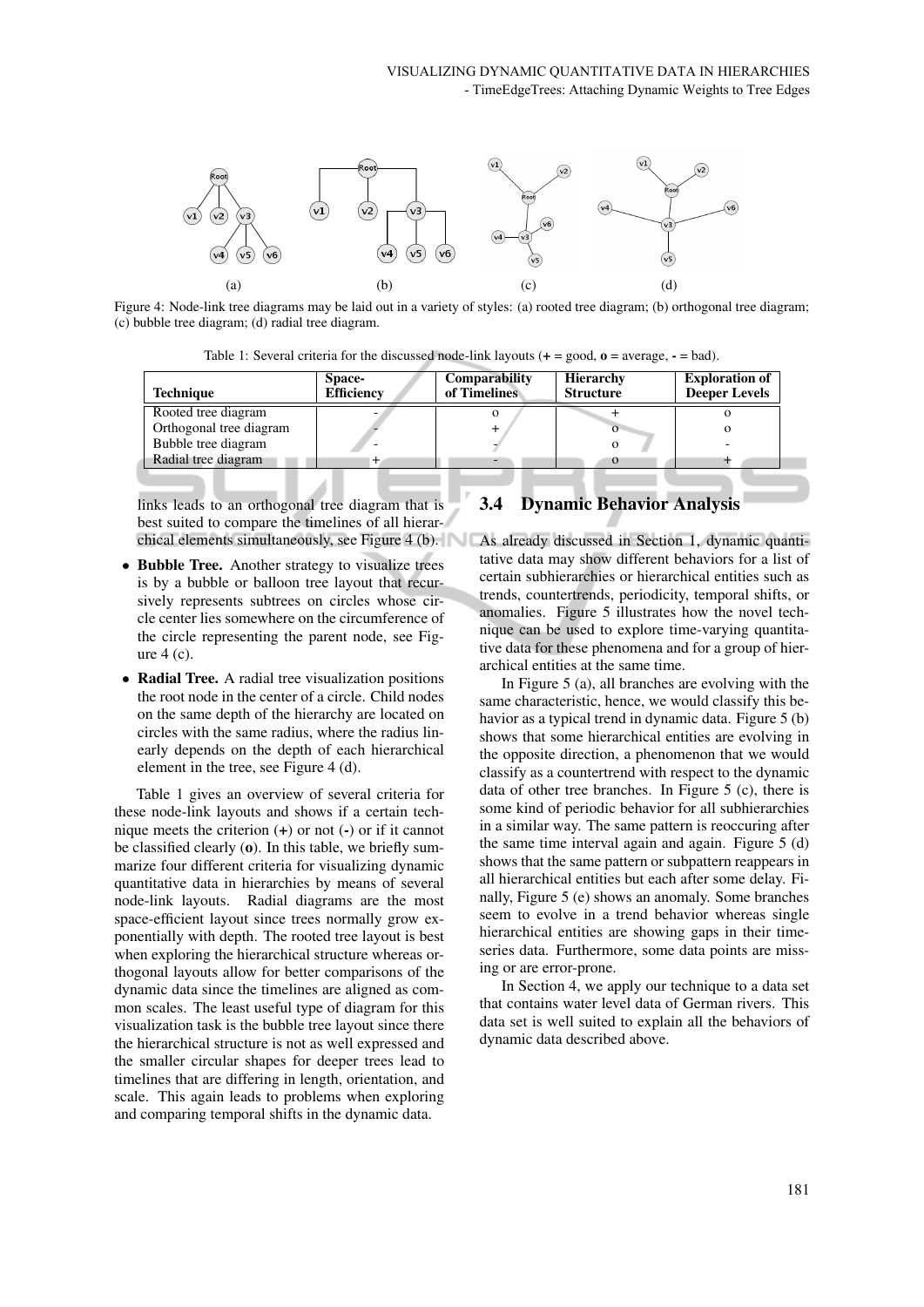

Figure 5: The dynamic quantitative data may show five different types of behaviors: (a) trends; (b) countertrends; (c) periodicity; (d) temporal shifts; (e) anomaly.

#### 3.5 Interactive Features

The visualization tool supports certain interactive features that can be used to manipulate the hierarchical data. Generally, we follow the visualization seeking mantra of Ben Shneiderman: Overview first, zoom and filter, then details-on-demand (Bederson and Shneiderman, 2003).

- Expanding and Collapsing of Subhierarchies. By clicking on a node its corresponding subtree is collapsed. If it is already collapsed it will be expanded again. AND -IN
- Selecting Specific Time Intervals. Only relevant intervals in the evolution can be selected and hence, the remaining time-varying quantitative data can be represented in more detail.
- Weight Filtering. To support the viewer in comparing the quantitative information, only those line segments are color coded that lie in between the selected weight interval. All other values are grayed out.
- Geometric Zooming. The tree diagram can be scaled up/down by mouse drag and drop.
- Apply Color Coding. Different color codings can be applied and tested if explorative tasks become easier.
- Thickness Slider. The thickness of line segments can interactively be changed.
- Labeling. To minimize visual clutter, text labels can be represented in a vertical or horizontal arrangement or as some kind of spiral representation around each corresponding node.
- Details-on-Demand. Moving the mouse cursor over a node or a timeline gives additional textual information about the object in focus.

# 4 APPLICATION EXAMPLE

To show the usefulness of our novel technique we applied it to a data set that contains the water levels of more than 450 measurement stations at the larger

rivers in Germany. The river system itself is a good example of a naturally structured hierarchy formed by natural processes over several thousand years. A measurement of the water level is taken every hour in the time period from September 3rd, 2010 until October 4th, 2010. A simultaneous representation of all water levels at each point in time with an additional hierarchy is very difficult but can give many insights about the behavior of the water level movements and the water level minima and maxima over time.

# 4.1 Dynamic River Tides

The measurement stations are ordered from left to right with respect to their location at the river. The stations are ordered starting with the one closest to the source and ending with the one closest to the mouth into a larger river or into the sea. If a smaller river flows into a larger one its subhierarchy is visually displayed between the corresponding measurement stations. This spatial proximity allows us to explore if the water levels of river subsystems influence the water levels of the larger rivers or vice versa.

Figure 6 presents an overview of the whole data set in an orthogonal tree layout. We use a vegetation color scale to distinguish the water levels at each point in time. The more red a color is the higher is the water level at this point in time. Green color means normal water level and blue color indicates that the water level is below normal. Points in time where no data is available are grayed out. Since the values often differ to a high extent we initially apply a logarithmic color scale.

The first observation that one can make from Figure 6 is the hierarchical information that is explicitly given by the orthogonal diagram. The root level expresses that all rivers flow into one of several possible seas; that information can be obtained by inspecting the three elements at the first level of the hierarchy the North Sea, the Baltic Sea, and the Black Sea.

Even if this diagram hides most of the details, it may let us observe some interesting phenomena. Some of the water levels show periodic behavior. This phenomenon is the result of the heavy tides of the North Sea, which have a period length of approxi-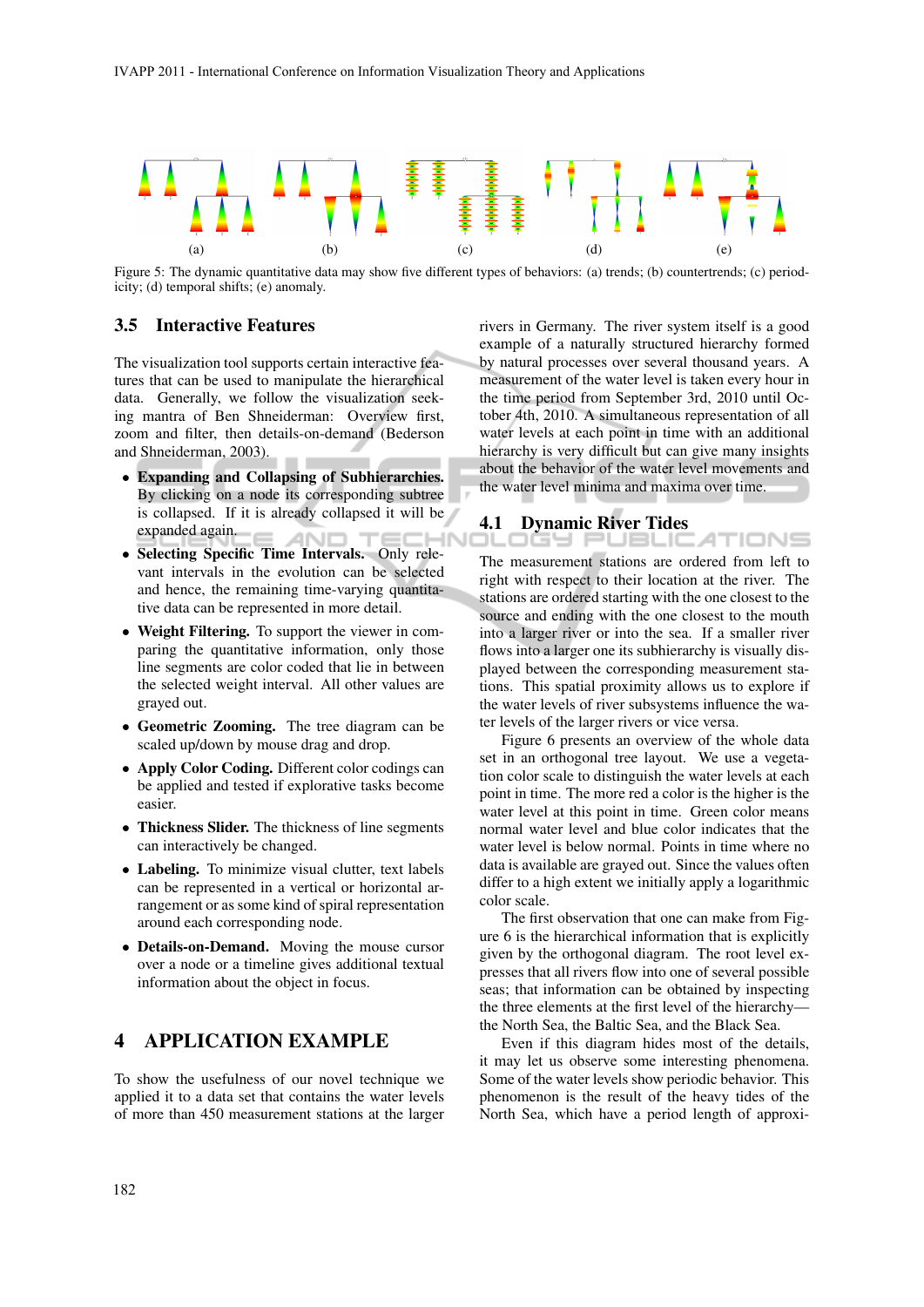

Figure 6: A visualization of dynamic water level data of the larger rivers in Germany and their hierarchical structure can give interesting insight in the evolution of the water behavior on different levels of granularity.

mately twelve and a half hours. Even the times and amplitudes of the tides at the measurement stations differ, from time to time, which depends on the combined effects of the gravitational forces exerted by the moon and the sun and the rotation of the earth.

Some subsystems show a pattern that crosses each measurement station with a temporal shift. This is apparently visible for the rivers Elbe on the left hand side and the river Rhine close to the center of Figure 6. A detail-on-demand request for the river Elbe shows that the water level near the city of Dresden is more than four meters above normal height. The temporal

shift shows that the cities and villages downward the river have to be aware of high watermarks and flooding in the near future.

For Figure 7, we filter the river hierarchy for the river Rhine and all of its confluents, which include the river Neckar, the river Main, the river Lahn, and the river Mosel, which again has a confluent, the river Saar. We can easily see that there are 24 main measurement stations along the river Rhine. Around the 26th of September, there is a larger flood wave above the normal water level at the measurement station Iffezheim. In the next days, the flood wave is passing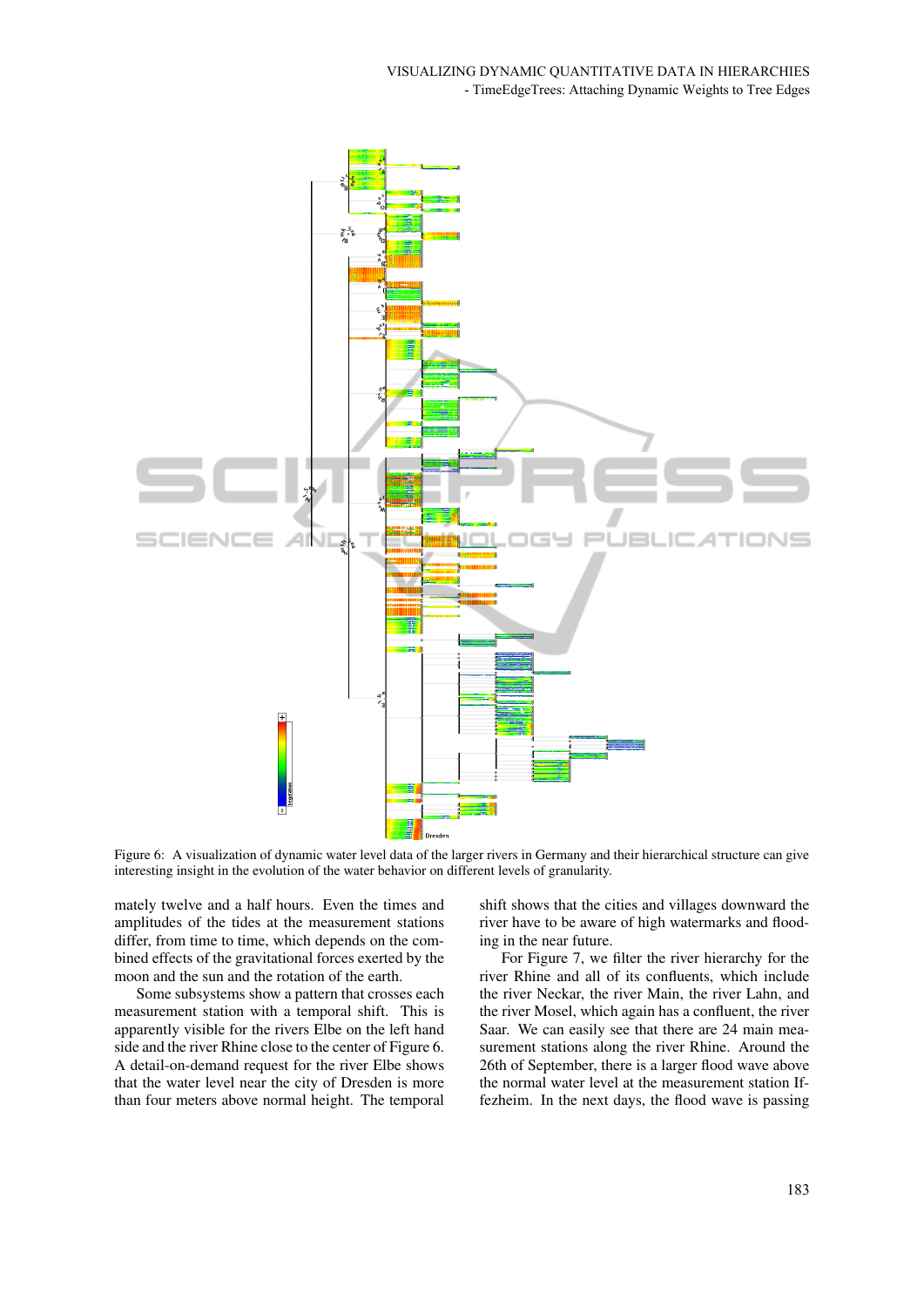

Figure 7: A visualization of the water level data for the river Rhine can uncover interesting phenomena: waves with different amplitudes are crossing the measurement points with a temporal shift and their amplitude shows a decreasing behavior.



Figure 8: A representation of dynamic water level data for the river Elbe shows different behaviors: one big wave is crossing the measurement stations near the source of the river, whereas the measured data at the mouth to the North Sea shows periodic behavior because of the large tides there.

the other stations subsequently but is weakening over time. This can be detected by inspecting the changing color from an orange color over yellow into a yellowish green.

The confluents of the river Rhine do not show this large flood wave behavior apart from two exceptions. The stations Lahnstein-UW and Koblenz-Luetzel-DFH can be classified as anomalies. Although the water levels are low overall, these two measurement stations have high water levels. A closer look at the hierarchy reveals that the rivers Lahn and Mosel are converging there into the river Rhine and hence, are above normal all the time.

Another interesting water level behavior can be seen at the river Elbe, see Figure 8. Here, we applied the bimodal mode that makes use of both sides of the time axes. The left hand side represents water levels below the normal level, whereas the right hand side shows the water levels above the normal

water level. The measurement stations seem to fall into two categories if we inspect the left and the right parts of the figure in more detail. Again, the yellow color and the larger thickness on the right hand side of each axis give us the insight that a flooding is crossing each of the stations over time. If we have a closer look at the data visualized for the first five measurement stations, we can easily see that the amplitude at the beginning of the flood wave color coded in yellow remains constant and only the wave's length is growing. The flooding has not reached the measurement stations near the mouth to the North Sea.

The second category of dynamic data behavior can be seen on the right hand side of Figure 8. The data values show periodic behavior caused by the high and low tides of the North Sea and the spatial proximity of the measurement stations to the North Sea.

Figure 9 (a) shows that even the high and low tides differ with respect to the size of their ampli-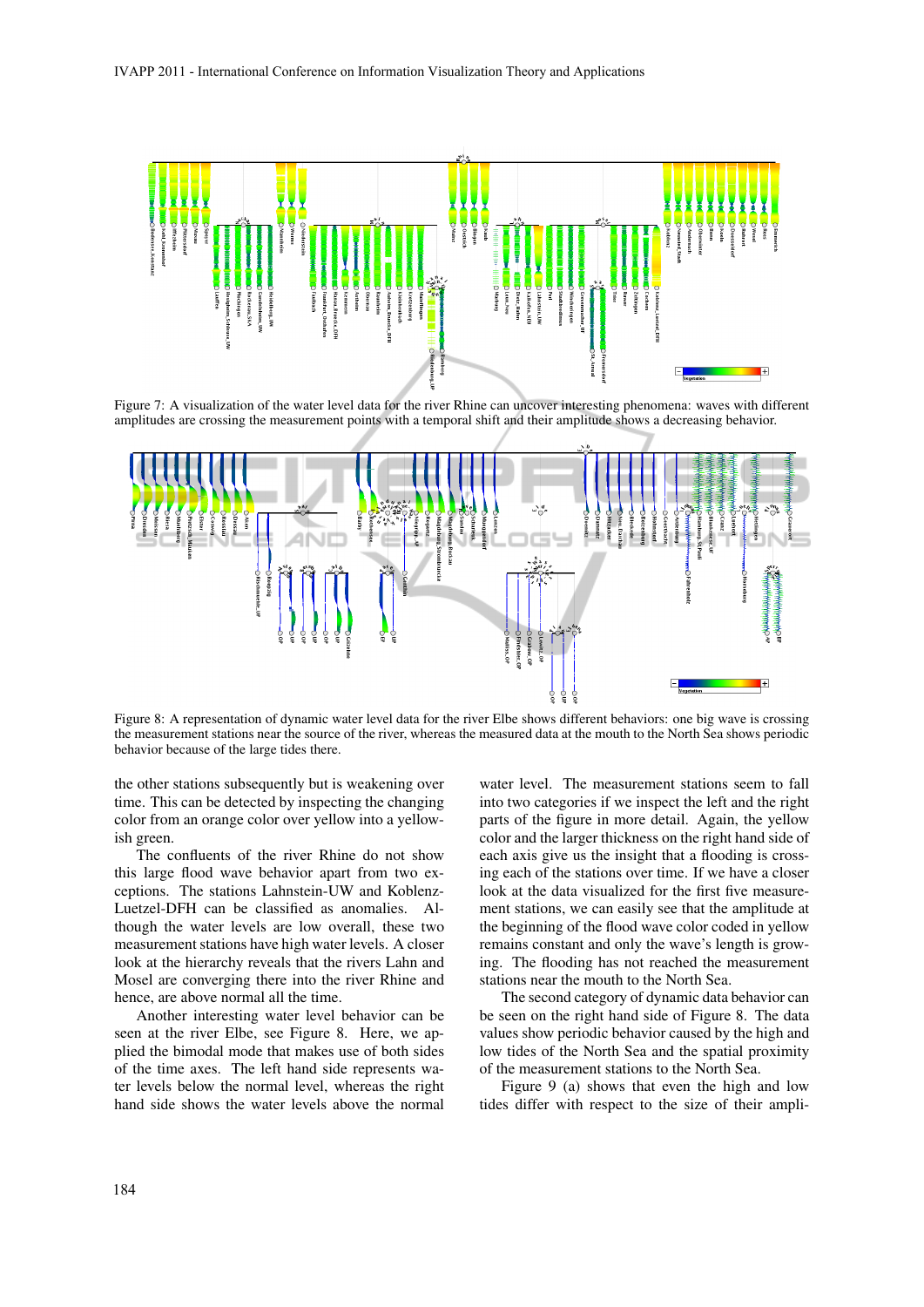

Figure 9: The tides of the North Sea show some kind of periodic behavior and: (a) the amplitudes of high and low tides are also changing; (b) temporal shifts can be detected when just showing dynamic data for one and a half day.

tudes from time to time. Furthermore, a temporal shift in the wave pattern can be detected easily, see Figure 9 (b). Interesting is the fact that the station Hamburg St. Pauli has the highest tides even though the station is the furthest away from the North Sea among all the stations with periodic water level behavior.

# 5 CONCLUSIONS

In this paper, we demonstrated how the visual metaphor of node-link diagrams may be used to display a hierarchy with additional dynamic quantitative data. Straight links that encode parent-child relations can easily be interpreted as a timeline starting at the parent node and ending at the child node. The link is divided into as many line segments as time steps have to be visualized. Color coding is used to show the strength of the hierarchical entities for each time step.

We conjecture that using orthogonal layout is best suited for representing this kind of data since only there the timelines in each subhierarchy are aligned and hence, allow for direct comparisons of dynamic data between single hierarchical entities. Possible alternative layouts such as the traditional rooted tree from top to bottom, radial diagrams, and bubble trees have also been discussed.

We have applied the technique to a data set that contains water level data for German rivers acquired between September 3rd, 2010 and October 4th, 2010 at more than 450 measurement stations.

The visualization tool supports interactive features

such as expanding or collapsing of subhierarchies, selecting time intervals, weight filtering, details-ondemand and the like.

In the future, we plan to apply the tool to different application domains, for example software evolution data and we also plan to evaluate the visualization technique by a user study.

## ACKNOWLEDGEMENTS

We would like to thank Pegelonline (PEGELON-LINE, 2010) for providing the river level data set. This work was funded by DFG as part of the Priority Program "Scalable Visual Analytics" (SPP 1335).

## REFERENCES

- Andrews, K. and Heidegger, H. (1998). Information slices: Visualising and exploring large hierarchies using cascading, semi-circular discs. In *IEEE Information Visualization Symposium (InfoVis '98), Late Breaking Hot Topics*, pages 9–12.
- Battista, G. D., Eades, P., Tamassia, R., and Tollis, I. G. (1999). *Graph Drawing: Algorithms for the Visualization of Graphs*. Prentice Hall, Upper Saddle River, NJ.
- Bederson, B. B. and Shneiderman, B. (2003). *The Craft of Information Visualization: Readings and Reflections*. Morgan Kaufmann, San Francisco, CA.
- Burch, M., Beck, F., and Diehl, S. (2008). Timeline Trees: Visualizing sequences of transactions in information